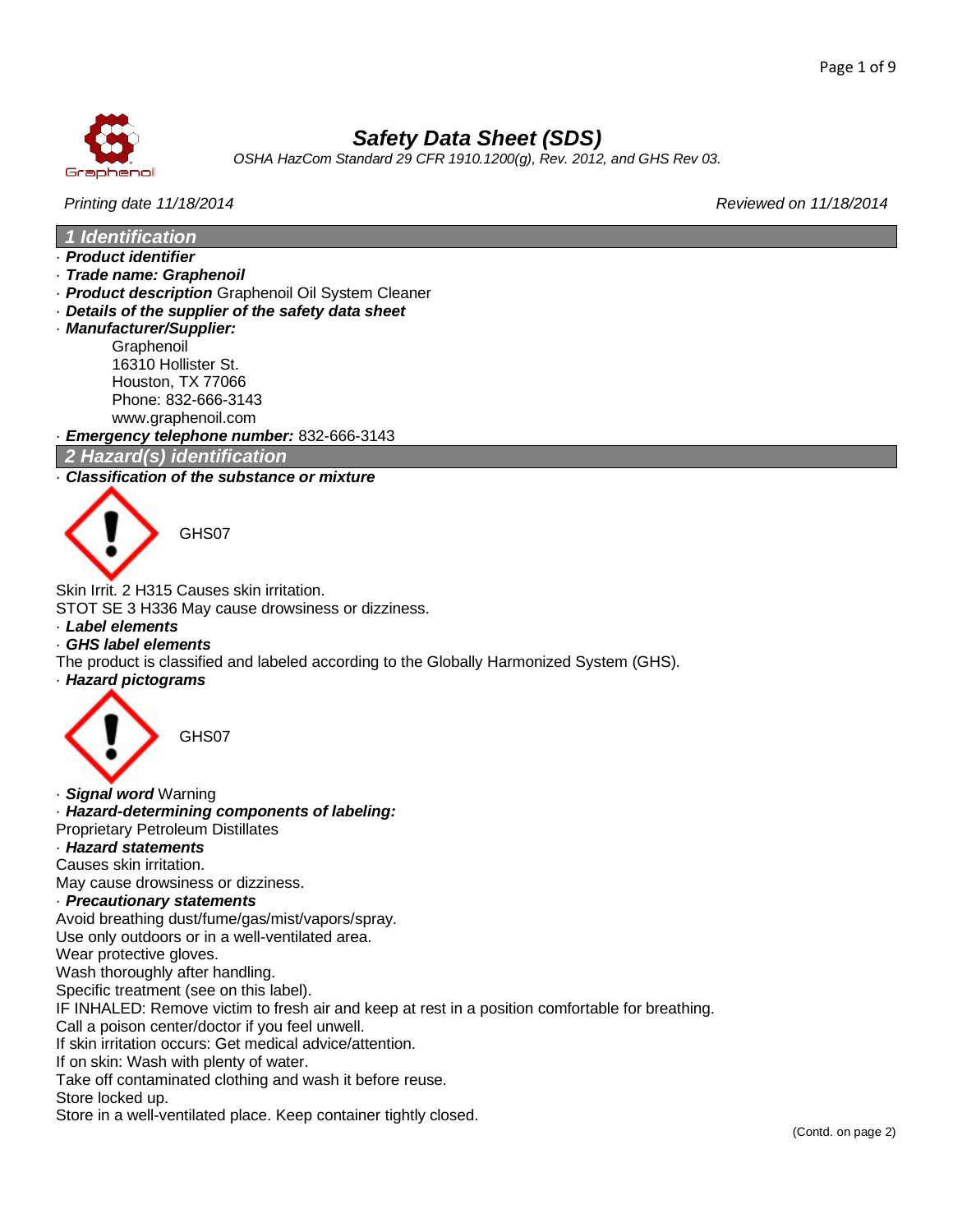#### Page 2 of 9

# *Safety Data Sheet (SDS)*

*OSHA HazCom Standard 29 CFR 1910.1200(g), Rev. 2012, and GHS Rev 03.*

*Printing date 11/18/2014 Reviewed on 11/18/2014*

# *Trade name: Graphenoil Oil System Cleaner*

Dispose of contents/container in accordance with local/regional/national/international regulations.

· *Classification system:*

• *NFPA ratings (scale 0 - 4)*<br>
Fire = 1<br> **10** Reactivity = 0



## · *HMIS-ratings (scale 0 - 4)*



|  |  |  | 3 Composition/information on ingredients |  |
|--|--|--|------------------------------------------|--|
|  |  |  |                                          |  |

· *Chemical characterization: Mixtures*

· *Description:* Mixture of the substances listed below with nonhazardous additions.

| Dangerous Components:                                                                  |        |
|----------------------------------------------------------------------------------------|--------|
| <b>Proprietary Petroleum Distillates</b>                                               | 60-90% |
| Skin Irrit. 2, H315; STOT SE 3, H336                                                   |        |
| Frade Secret                                                                           | 2-12%  |
| Flam. Lig. 3, H226; Acute Tox. 4, H302; Acute Tox. 4, H332<br>$\langle \delta \rangle$ |        |

Proprietary Petroleum Distillates Skin Irrit. 2, H315; STOT SE 3, H336

60-90%

Trade Secret Flam. Liq. 3, H226; Acute Tox. 4, H302; Acute Tox. 4, H332

2-12%

### · *Additional information:*

Trade Secret/Proprietary made in accordance with paragraph (i) of 1910.1200 of 29 CF 1910.1200, the OSHA Communication Standard.

# *4 First-aid measures*

### · *Description of first aid measures*

· *After inhalation:* Supply fresh air. If required, provide artificial respiration. Consult doctor if symptoms persist.

### · *After skin contact:*

Wash areas with soap and water.

If symptoms persist, consult a doctor.

· *After eye contact:* Rinse opened eye for several minutes under running water.

### · *After swallowing:*

Do not induce vomiting.

Contact a physician or Poison Control Center immediately.

· *Most important symptoms and effects, both acute and delayed* No further relevant information available.

· *Indication of any immediate medical attention and special treatment needed.*

No further relevant information available.

### *5 Fire-fighting measures*

· *Extinguishing media*

### · *Suitable extinguishing agents:*

CO2, extinguishing powder, or water spray. Fight larger fires with water spray or alcohol resistant foam.

· *For safety reasons unsuitable extinguishing agents:* Water with full jet

# · *Special hazards arising from the substance or mixture.*

Combustible liquid. Vapors can travel to a source of ignition and flash back.

Explosive mixtures may occur at temperatures at or above flashpoint.



(Contd. of page 1)

Trade Secret 5-10%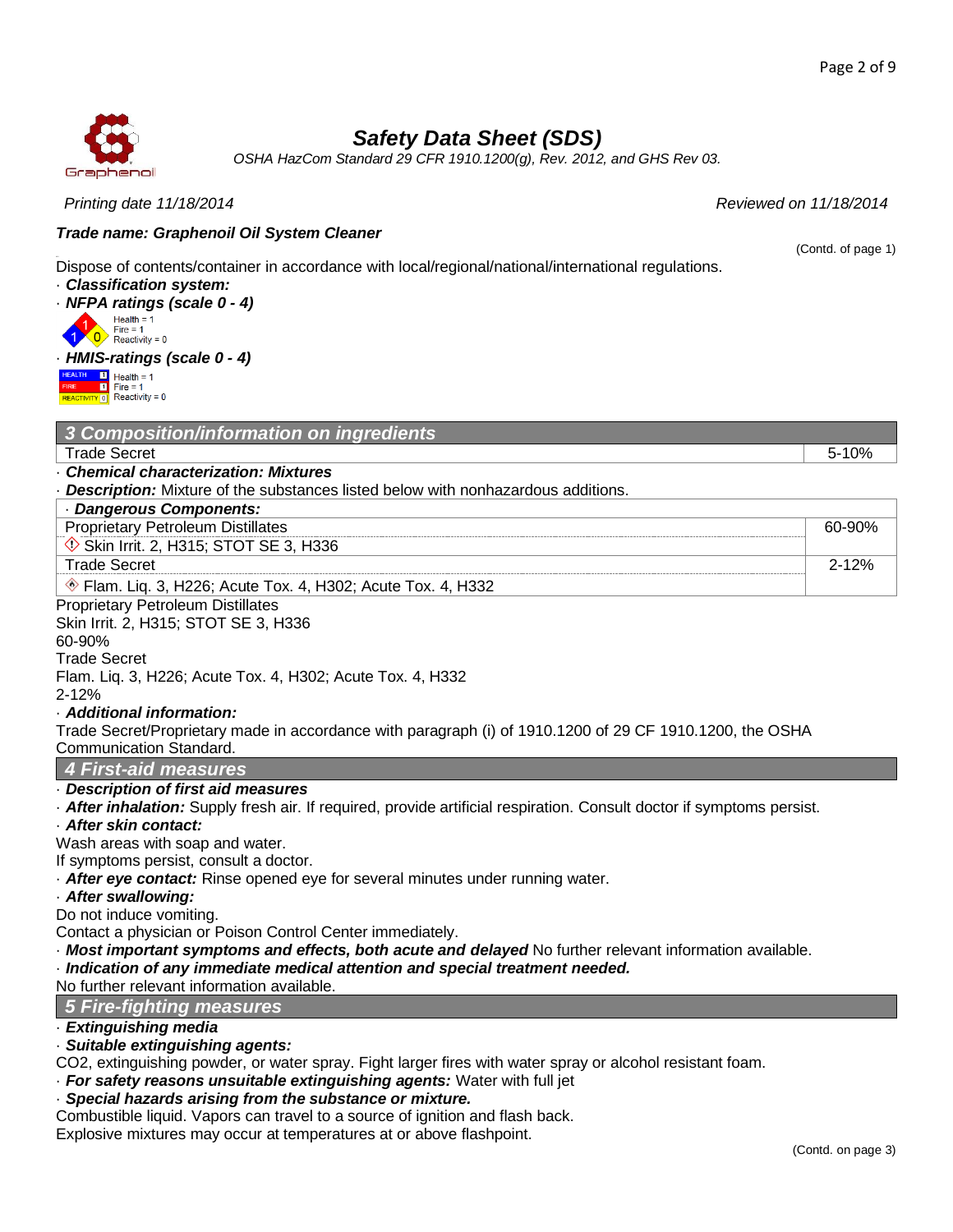(Contd. of page 2)



# *Safety Data Sheet (SDS)*

*OSHA HazCom Standard 29 CFR 1910.1200(g), Rev. 2012, and GHS Rev 03.*

*Printing date 11/18/2014 Reviewed on 11/18/2014*

### *Trade name: Graphenoil Oil System Cleaner*

### · *Advice for firefighters*

### · *Protective equipment:*

As in any fire, wear self-contained breathing apparatus pressure-demand (NIOSH approved or equivalent), and full protective gear to prevent contact with skin and eyes.

### · *Additional information*

Do not discharge extinguishing water into the aquatic environment.

Cool fire exposed containers with water.

*6 Accidental release measures*

· *Personal precautions, protective equipment and emergency procedures* Not required.

### · *Environmental precautions:*

Dilute with plenty of water.

Do not allow to enter sewers/ surface or ground water.

### · *Methods and material for containment and cleaning up:*

Absorb with liquid-binding material (ie. sand, diatomite, acid binders, universal binders, sawdust).

Ensure adequate ventilation.

Dispose of the collected material according to regulations.

### · *Reference to other sections*

See Section 7 for information on safe handling.

See Section 8 for information on personal protection equipment.

See Section 13 for disposal information.

### *7 Handling and storage*

## · *Precautions for safe handling*

Ensure good ventilation/exhaustion at the workplace.

Prevent formation of aerosols.

- · *Information about protection against explosions and fires:* Protect from heat.
- · *Conditions for safe storage, including any incompatibilities.*
- · *Storage:*

### · *Requirements to be met by storerooms and receptacles:*

Store in a dry, cool and well-ventilated space away from heat and flame.

Keep container tightly closed.

· *Information about storage in one common storage facility:* Not required.

· *Further information about storage conditions:* Protect from heat and direct sunlight.

**Specific end use(s)** No further relevant information available.

### *8 Exposure controls/personal protection*

· *Additional information about design of technical systems:* No further data; see section 7.

· *Control parameters* · *Components with occupational exposure limits:*

**Proprietary Petroleum Distillates**

OSHA PEL  $\vert$  Long-term value: 5 mg/m<sup>3</sup>

**Trade Secret**

| l PEL | Long-term value: 465 mg/m <sup>3</sup> , 100 ppm |  |
|-------|--------------------------------------------------|--|
|       |                                                  |  |

REL | Long-term value: 465 mg/m<sup>3</sup>, 100 ppm

 $TLV$  Long-term value: 233 mg/m<sup>3</sup>, 50 ppm

· *Additional information:* The lists that were valid during the creation were used as basis.

(Contd. on page 4)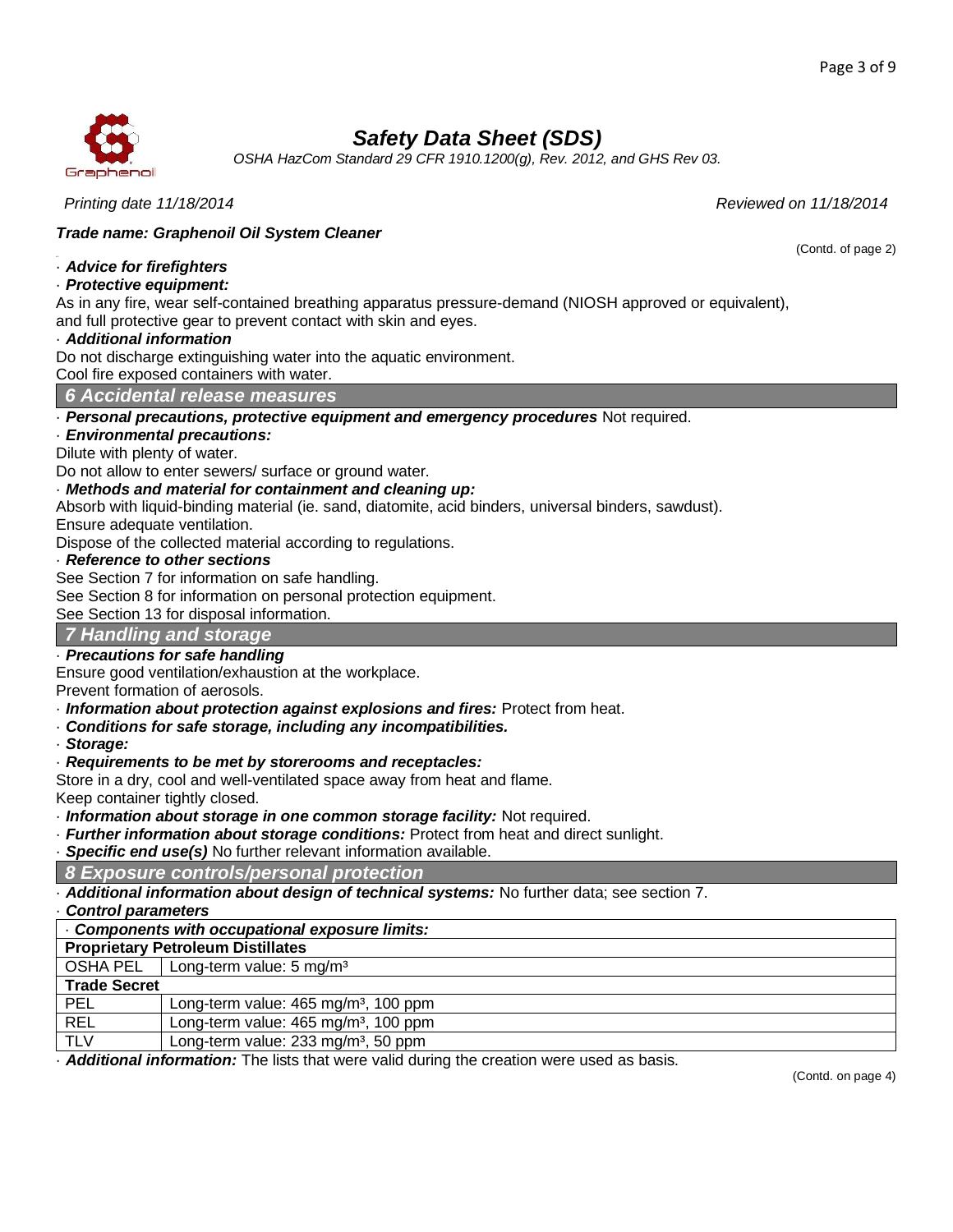(Contd. of page 3)



# *Safety Data Sheet (SDS)*

*OSHA HazCom Standard 29 CFR 1910.1200(g), Rev. 2012, and GHS Rev 03.*

*Printing date 11/18/2014 Reviewed on 11/18/2014*

### *Trade name: Graphenoil Oil System Cleaner*

### · *Exposure controls*

· *Personal protective equipment:*

· *General protective and hygienic measures:*

Keep away from foodstuffs, beverages, and feed.

Immediately remove all soiled and contaminated clothing.

Wash hands before breaks and at the end of work.

Avoid contact with the eyes and skin.

· *Breathing equipment:* If heated vapors are present, a half face organics repirator is recommended.

· *Protection of hands:*



· *Material of gloves* Latex or neoprene

Protective gloves

· *Penetration time of glove material*

The exact break-through time must be determined and observed by the manufacturer of the protective gloves.

· *Eye protection:* Tightly sealed goggles

· *Body protection:* Protective work clothing

*9 Physical and chemical properties*

| Information on basic physical and chemical properties |  |  |
|-------------------------------------------------------|--|--|

### · *General Information*

| · Appearance:                           |                                           |
|-----------------------------------------|-------------------------------------------|
| Form:                                   | Liquid                                    |
| Color:                                  | Clear Amber                               |
| · Odor:                                 | Low characteristic                        |
| · Odor threshold:                       | Not determined.                           |
| · pH-value:                             | Not determined.                           |
| Change in condition                     |                                           |
| <b>Melting point/Melting range:</b>     | Not determined.                           |
| <b>Boiling point/Boiling range:</b>     | 213 °C (415 °F)                           |
| · Flash point:                          | 61 °C (142 °F)                            |
| · Flammability (solid, gaseous):        | Not applicable.                           |
| · Ignition temperature:                 | 210 °C (410 °F)                           |
| - Decomposition temperature:            | Not determined.                           |
| · Auto igniting:                        | Product is not self-igniting.             |
| Danger of explosion:                    | Not determined.                           |
| · Explosion limits:                     |                                           |
| <b>Lower:</b>                           | $0.5$ Vol %                               |
| <b>Upper:</b>                           | 6.5 Vol %                                 |
| $\cdot$ Vapor pressure @ 20 °C (68 °F): | 2 hPa $(2 \text{ mm Hg})$                 |
| Density @ 20 °C (68 °F):                | $0.769$ g/cm <sup>3</sup> (6.417 lbs/gal) |
| · Relative density                      | Not determined.                           |
| · Vapour density                        | Not determined.                           |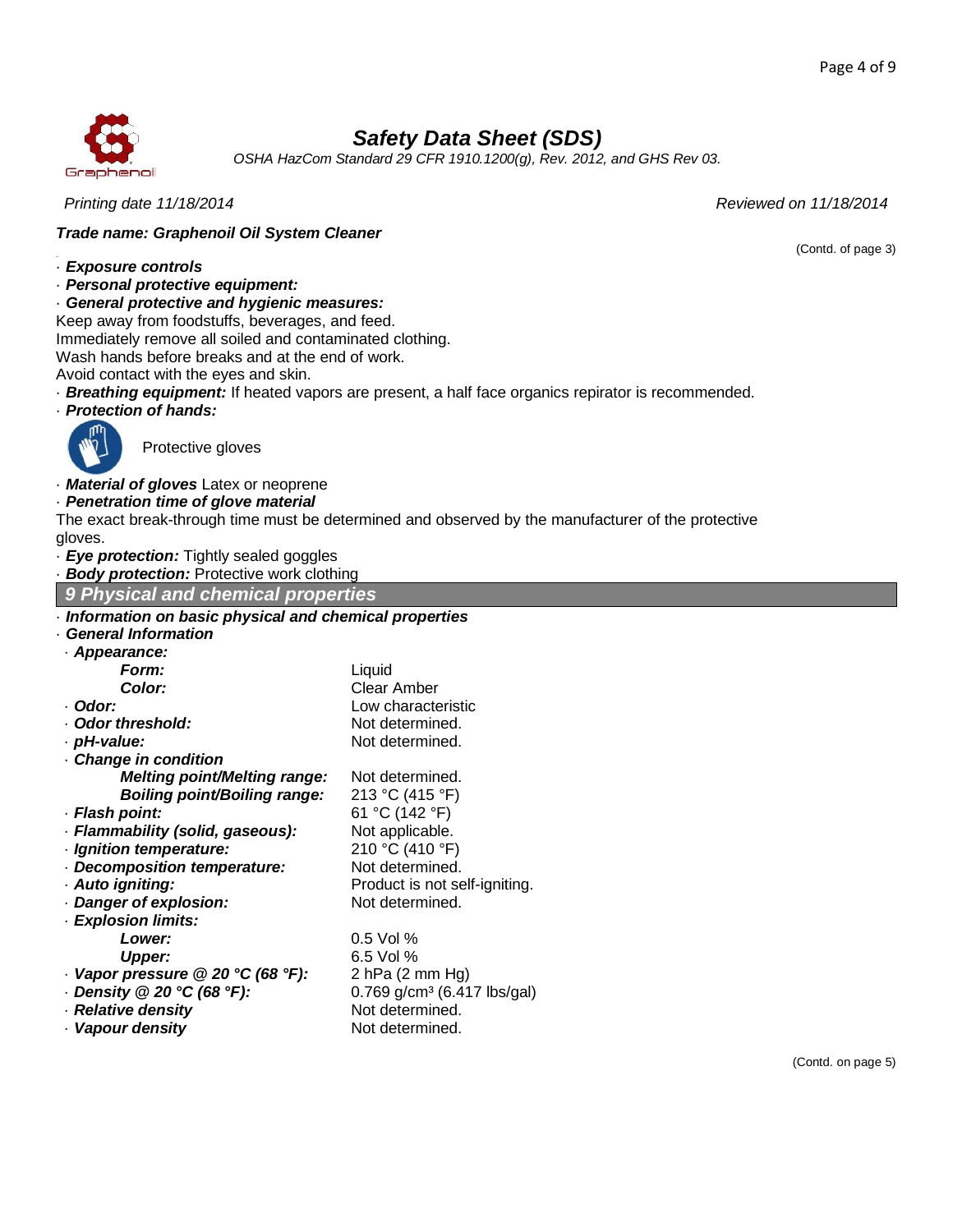(Contd. of page 5)



# *Safety Data Sheet (SDS)*

*OSHA HazCom Standard 29 CFR 1910.1200(g), Rev. 2012 and GHS Rev 03.*

*Printing date 11/18/2014 Reviewed on 11/18/2014*

### *Trade name: Graphenoil Oil System Cleaner*

| · Evaporation rate:                        | 0.1 (Butyl acetate $=1$ )                  |
|--------------------------------------------|--------------------------------------------|
| · Solubility in / Miscibility with Water:  | Insoluble.                                 |
| - Partition coefficient (n-octanol/water): | Not determined.                            |
| · Viscosity:                               |                                            |
| <b>Dynamic:</b>                            | Not determined.                            |
| <b>Kinematic:</b>                          | Not determined.                            |
| · Solvent content:                         |                                            |
| <b>Organic solvents:</b>                   | 3.0%                                       |
| <b>VOC content:</b>                        | 3.0%                                       |
| - Other information:                       | No further relevant information available. |

### *10 Stability and reactivity*

· *Reactivity* No further relevant information available.

· *Chemical stability* Stable under normal conditions.

· *Thermal decomposition / conditions to be avoided:*

Carbon dioxide and carbon monoxide may form when heated to decomposition.

· *Possibility of hazardous reactions* No dangerous reactions known.

· *Conditions to avoid* No further relevant information available.

· *Incompatible materials:*

Strong oxidizing agents.

Strong acids

· *Hazardous decomposition products:* No dangerous decomposition products known.

*11 Toxicological information*

### · *Information on toxicological effects*

· *Acute toxicity:*

| . LD/LC50 values that are relevant for classification: |      |                      |  |
|--------------------------------------------------------|------|----------------------|--|
| <b>Proprietary Petroleum Distillates</b>               |      |                      |  |
| Oral                                                   | _D50 | >5000 mg/kg (rat)    |  |
| Dermal                                                 | LD50 | >2000 mg/kg (rabbit) |  |

· *Primary irritant effect:*

· *on the skin:* No irritating effect.

· *on the eye:* Mild irritant effect.

· *Additional toxicological information:*

The product shows the following dangers according to internally approved calculation methods for preparations:

Irritant

· *Carcinogenic categories*

· *IARC (International Agency for Research on Cancer)*

None of the ingredients are listed.

Group 1 - Carcinogenic to humans

Group 2A - Probably carcinogenic to humans Group 2B - Possibly carcinogenic to humans

Group 3 - Not classifiable as to its carcinogenicity to humans

Group 4 - Probably not carcinogenic to humans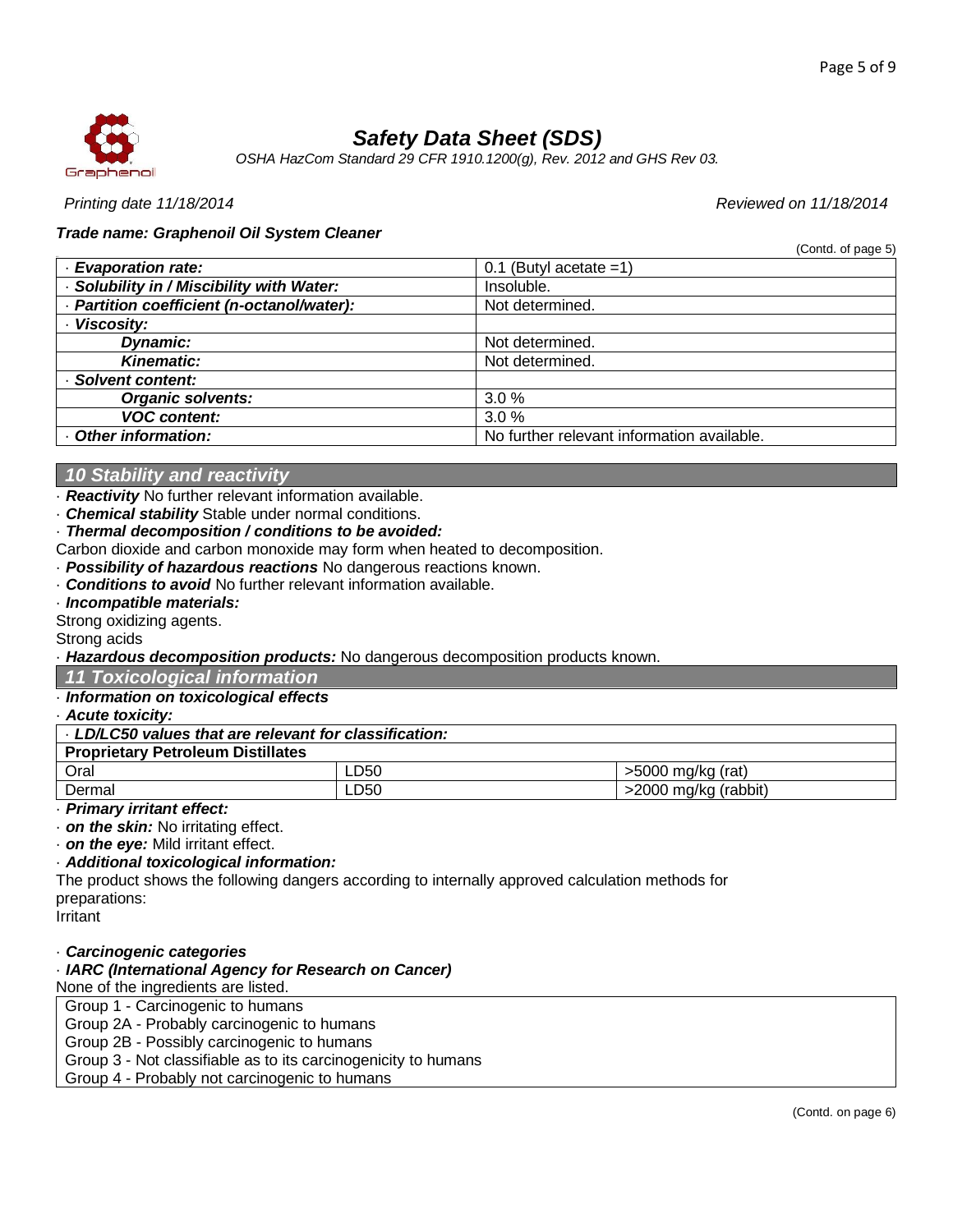(Contd. of page 5)



# *Safety Data Sheet (SDS)*

*OSHA HazCom Standard 29 CFR 1910.1200(g), Rev. 2012, and GHS Rev 03.*

*Printing date 11/18/2014 Reviewed on 11/18/2014*

### *Trade name: Graphenoil Oil System Cleaner*

### · *NTP (National Toxicology Program)*

None of the ingredients are listed.

### · *OSHA-Ca (Occupational Safety & Health Administration)*

None of the ingredients are listed.

### *12 Ecological information*

### · *Toxicity*

- · *Aquatic toxicity:* No further relevant information available.
- · *Persistence and degradability* No further relevant information available.
- · *Bioaccumulative potential* No further relevant information available.
- · *Mobility in soil* No further relevant information available.
- · *Additional ecological information:*
- · *General notes:* Water hazard class 1 (Self-assessment): slightly hazardous for water
- · *Results of PBT and vPvB assessment*
- · *PBT:* Not applicable.
- · *vPvB:* Not applicable.

**Other adverse effects No further relevant information available.** 

#### *13 Disposal considerations*

### · *Waste treatment methods*

### · *Recommendation:*

Observe all federal, state, and local environmental regulations when disposing of this material.

Must not be disposed of together with household garbage. Do not allow product to reach sewage system.

- · *Uncleaned packaging's:*
- · *Recommendation:* Disposal must be made according to official regulations.
- · *Recommended cleansing agent:* Water, if necessary, with cleansing agents.

### *14 Transport information*

- · *UN-Number*
- · *DOT, ADR, IMDG, IATA* UN1268
- · **ADN** Non-Regulated Material
- · *UN proper shipping name*
- · **DOT** Petroleum distillates, n.o.s.
- · *ADR* UN1268 Petroleum distillates, n.o.s.
- · **ADN** Non-Regulated Material
- · *IMDG, IATA* PETROLEUM DISTILLATES, N.O.S.
- · *Transport hazard class(es)*
- · *DOT, ADR, IMDG, IATA*
- 
- · *Label* 3
- 
- · *Packing group*
- · *DOT, ADR, IMDG, IATA* III
- · *Environmental hazards:*
- · *Marine pollutant:* No
- · *Special precautions for user* Warning: Flammable liquids
- · *EMS Number:* F-E,S-E

· *Class* 3 Flammable liquids · **ADN/R Class:** Non-Regulated Material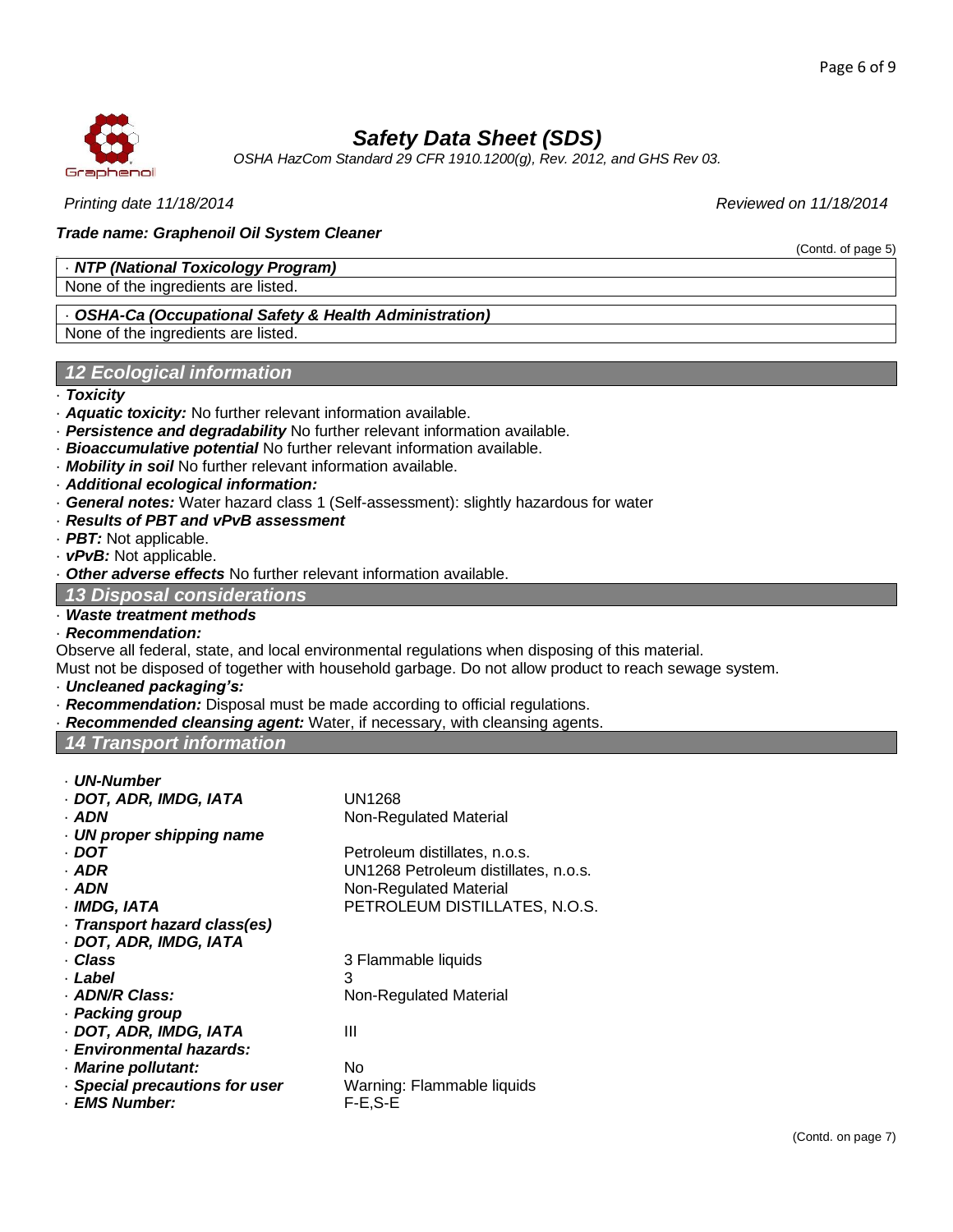

# *Safety Data Sheet (SDS)*

*OSHA HazCom Standard 29 CFR 1910.1200(g), Rev. 2012, and GHS Rev 03.*

| Printing date 11/18/2014                                                                                                        | Reviewed on 11/18/2014                                                                                           |  |  |  |  |
|---------------------------------------------------------------------------------------------------------------------------------|------------------------------------------------------------------------------------------------------------------|--|--|--|--|
| Trade name: Graphenoil Oil System Cleaner                                                                                       |                                                                                                                  |  |  |  |  |
| Transport in bulk according to Annex II of<br>MARPOL73/78 and the IBC Code Not applicable.<br>Transport/Additional information: | (Contd. of page 6)                                                                                               |  |  |  |  |
| $·$ ADR                                                                                                                         |                                                                                                                  |  |  |  |  |
| · Excepted quantities (EQ)                                                                                                      | Code: E1<br>Maximum net quantity per inner packaging: 30 ml<br>Maximum net quantity per outer packaging: 1000 ml |  |  |  |  |
| - UN "Model Regulation":                                                                                                        | UN1268, Petroleum distillates, n.o.s., 3, III                                                                    |  |  |  |  |
|                                                                                                                                 |                                                                                                                  |  |  |  |  |
| <b>15 Regulatory information</b>                                                                                                |                                                                                                                  |  |  |  |  |
| Safety, health, and environmental regulations/legislation specific for the substance or mixture<br><b>Sara</b>                  |                                                                                                                  |  |  |  |  |
| · Section 355 (extremely hazardous substances):                                                                                 |                                                                                                                  |  |  |  |  |
| None of the ingredients are listed.                                                                                             |                                                                                                                  |  |  |  |  |
| Section 313 (Specific toxic chemical listings):                                                                                 |                                                                                                                  |  |  |  |  |
| None of the ingredients are listed.                                                                                             |                                                                                                                  |  |  |  |  |
|                                                                                                                                 |                                                                                                                  |  |  |  |  |
| All ingredients are listed.                                                                                                     | - TSCA (Toxic Substances Control Act):                                                                           |  |  |  |  |
|                                                                                                                                 |                                                                                                                  |  |  |  |  |
| <b>Proposition 65</b>                                                                                                           |                                                                                                                  |  |  |  |  |
| Chemicals known to cause cancer:                                                                                                |                                                                                                                  |  |  |  |  |
| None of the ingredients are listed.                                                                                             |                                                                                                                  |  |  |  |  |
| Chemicals known to cause reproductive toxicity for females:                                                                     |                                                                                                                  |  |  |  |  |
| None of the ingredients are listed.                                                                                             |                                                                                                                  |  |  |  |  |
| Chemicals known to cause reproductive toxicity for males:                                                                       |                                                                                                                  |  |  |  |  |
| None of the ingredients are listed                                                                                              |                                                                                                                  |  |  |  |  |
| Chemicals known to cause developmental toxicity:                                                                                |                                                                                                                  |  |  |  |  |
| None of the ingredients are listed.                                                                                             |                                                                                                                  |  |  |  |  |
| <b>Carcinogenic categories</b>                                                                                                  |                                                                                                                  |  |  |  |  |
| - EPA (Environmental Protection Agency)                                                                                         |                                                                                                                  |  |  |  |  |
| None of the ingredients are listed.                                                                                             |                                                                                                                  |  |  |  |  |
| · TLV (Threshold Limit Value established by ACGIH)                                                                              |                                                                                                                  |  |  |  |  |
| None of the ingredients are listed.                                                                                             |                                                                                                                  |  |  |  |  |
| NIOSH-Ca (National Institute for Occupational Safety and Health)                                                                |                                                                                                                  |  |  |  |  |
| None of the ingredients are listed.                                                                                             |                                                                                                                  |  |  |  |  |
|                                                                                                                                 |                                                                                                                  |  |  |  |  |

### · *GHS label elements*

The product is classified and labeled according to the Globally Harmonized System (GHS).

#### · *Hazard pictograms*



· *Signal word* Warning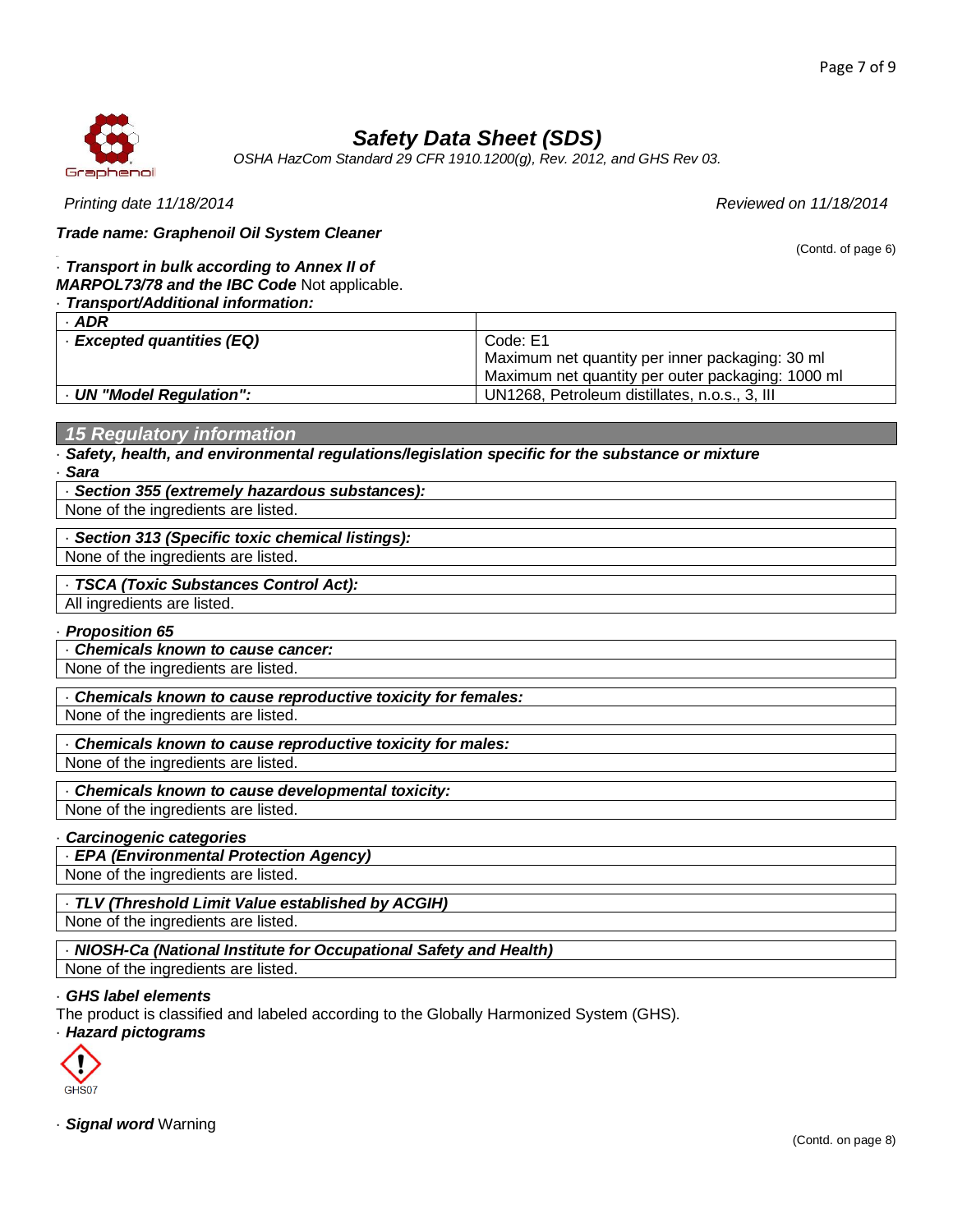(Contd. of page 7)



# *Safety Data Sheet (SDS)*

*OSHA HazCom Standard 29 CFR 1910.1200(g), Rev. 2012, and GHS Rev 03.*

*Printing date 11/18/2014 Reviewed on 11/18/2014*

*Trade name: Graphenoil Oil System Cleaner*

· *Hazard-determining components of labeling:*

Proprietary Petroleum Distillates

· *Hazard statements*

Causes skin irritation.

May cause drowsiness or dizziness.

### · *Precautionary statements*

Avoid breathing dust/fume/gas/mist/vapors/spray.

Use only outdoors or in a well-ventilated area.

Wear protective gloves.

Wash thoroughly after handling.

Specific treatment (see on this label).

IF INHALED: Remove victim to fresh air and keep at rest in a position comfortable for breathing.

Call a poison center/doctor if you feel unwell.

If skin irritation occurs: Get medical advice/attention.

If on skin: Wash with plenty of water.

Take off contaminated clothing and wash it before reuse.

Store locked up.

Store in a well-ventilated place. Keep container tightly closed.

Dispose of contents/container in accordance with local/regional/national/international regulations.

#### · *National regulations:*

The product is subject to be labeled according with the prevailing version of the regulations on hazardous. substances.

| - State Right to Know                                                           |           |
|---------------------------------------------------------------------------------|-----------|
| <b>Proprietary Petroleum Distillates</b>                                        | 60-       |
| Skin Irrit. 2, H315; STOT SE 3, H336                                            | 90%       |
| <b>Trade Secret</b>                                                             |           |
| <b>Trade Secret</b>                                                             | $2 - 12%$ |
| Flam. Lig. 3, H226; Acute Tox. 4, H302; Acute Tox. 4, H332                      |           |
| All ingredients are listed.                                                     |           |
| Chamical safety secondoment: A Chamical Cofety Association not been seminal out |           |

· *Chemical safety assessment:* A Chemical Safety Assessment has not been carried out.

*16 Other information*

The information and recommendations in this safety data sheet are, to the best of our knowledge, accurate as of the date of issue. Nothing herein shall be deemed to create warranty, expressed or implied and shall not establish a legally valid contractual relationship. It is the responsibility of the user to determine applicability of this information and the suitability of the material or product for any particular purpose.

· *Date of preparation / last revision* 11/18/2014 / 2

· *Abbreviations and acronyms:*

ADR: Accord européen sur le transport des marchandises dangereuses par Route (European Agreement concerning the International Carriage of Dangerous Goods by Road)

ADN: The European Agreement concerning the International Carriage of Dangerous Goods by Inland Waterways

IMDG: International Maritime Code for Dangerous Goods

DOT: US Department of Transportation

IATA: International Air Transport Association

ACGIH: American Conference of Governmental Industrial Hygienists

EINECS: European Inventory of Existing Commercial Chemical Substances

ELINCS: European List of Notified Chemical Substances

CAS: Chemical Abstracts Service (division of the American Chemical Society)

NFPA: National Fire Protection Association (USA)

HMIS: Hazardous Materials Identification System (USA)

VOC: Volatile Organic Compounds (USA, EU)

LC50: Lethal concentration, 50 percent

LD50: Lethal dose, 50 percent